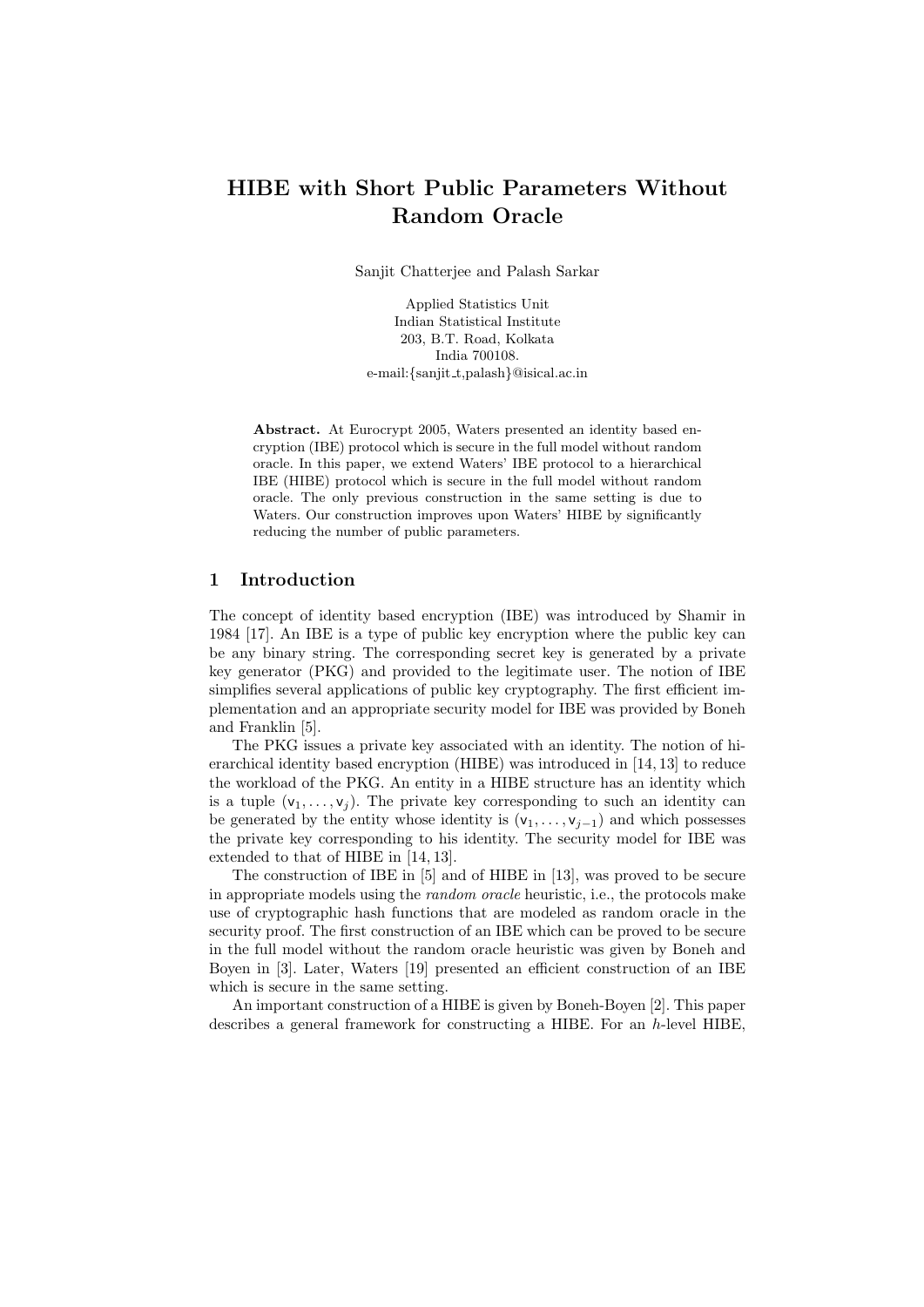the idea in [2] is to use h functions  $\psi_1, \ldots, \psi_h$ , where  $\psi_i$  is viewed as a hash function which maps the *i*th component of the identity tuple to an appropriate group element. This framework is instantiated in [2] to obtain a HIBE protocol which can be proved secure in weaker model called the selective-ID (sID) model.

The construction by Waters in [19] can be viewed as another instantiation of a 1-level BB-framework  $[2]$ . Identities are considered to be *n*-bit strings. The construction uses group elements  $U', U_1, \ldots, U_n$  (and  $P, P_1, P_2$ ) as public parameters. A natural extension of this construction to an  $h$ -level HIBE is given in [19]. In this extension, for an h-level HIBE, the public parameters will be of the form  $U'_1, U_{1,1}, \ldots, U_{1,n}, U'_2, U_{2,1}, \ldots, U_{2,n}, \ldots, U'_h, U_{h,1}, \ldots, U_{h,n}$ . One still requires the parameters  $P, P_1, P_2$ , giving rise to  $3 + (n + 1)h$  many parameters.

OUR CONTRIBUTIONS: We present a HIBE which can be proved to be secure in the full model assuming the decisional bilinear Diffie-Hellman problem to be hard without using the random oracle heuristic. Our construction can also be viewed as another instantiation of the BB-framework [2]. The public parameters for an h-level HIBE are of the form  $U'_1, \ldots, U'_h, U_1, \ldots, U_n$ . In other words, the parameters  $U'_1, \ldots, U'_h$  correspond to the different levels of the HIBE, whereas the parameters  $U_1, \ldots, U_n$  are the same for all the levels. These parameters  $U_1, \ldots, U_n$  are reused in the key generation procedure. We require  $3 + n + h$ parameters compared to  $3 + (n + 1)h$  parameters in Waters' HIBE.

The reuse of public parameters over the different levels of the HIBE complicates the security proof. A straightforward extension of the independence results and lower bound proofs from [19] is not possible. We provide complete proofs of the required results. The constructed HIBE is proved to be secure under chosen plaintext attack (called CPA-secure). Standard techniques [8, 6] can convert such a HIBE into one which is secure against chosen ciphertext attack (CCA-secure).

Related Work: The first construction of HIBE which is secure in the full model is due to Gentry and Silverberg [13]. The security proof depends on the random oracle heuristic. HIBE constructions which can be proved secure without random oracle are known [2, 4]. However, these are secure in the weaker selective-ID model. A generic transformation converts a selective-ID secure HIBE to a HIBE secure in the full model. Unfortunately, this results in an unacceptable degradation in the security bound. It is also possible to convert it into a HIBE secure in the full model *under* the random oracle hypothesis. As mentioned earlier, Waters [19] HIBE is the only previous indication of directly obtaining a HIBE which is secure in the full model without random oracle. In Table 1 of Section 4, we provide a comparison of our construction with the previous constructions.

An extension of Waters' IBE was independently done by Chatterjee-Sarkar [9] and Naccache  $[16]$ . In this extension, the *n*-bit identities of Waters' IBE are replaced by l strings of length  $n/l$  bits each. This reduces the number of public parameters from  $3+n$  in Waters' IBE to  $3+l$ . The trade-off is a further security degradation by a factor of approximately  $2^{n/l}$ . This can be translated into a trade-off between the size of the public parameters and the efficiency of the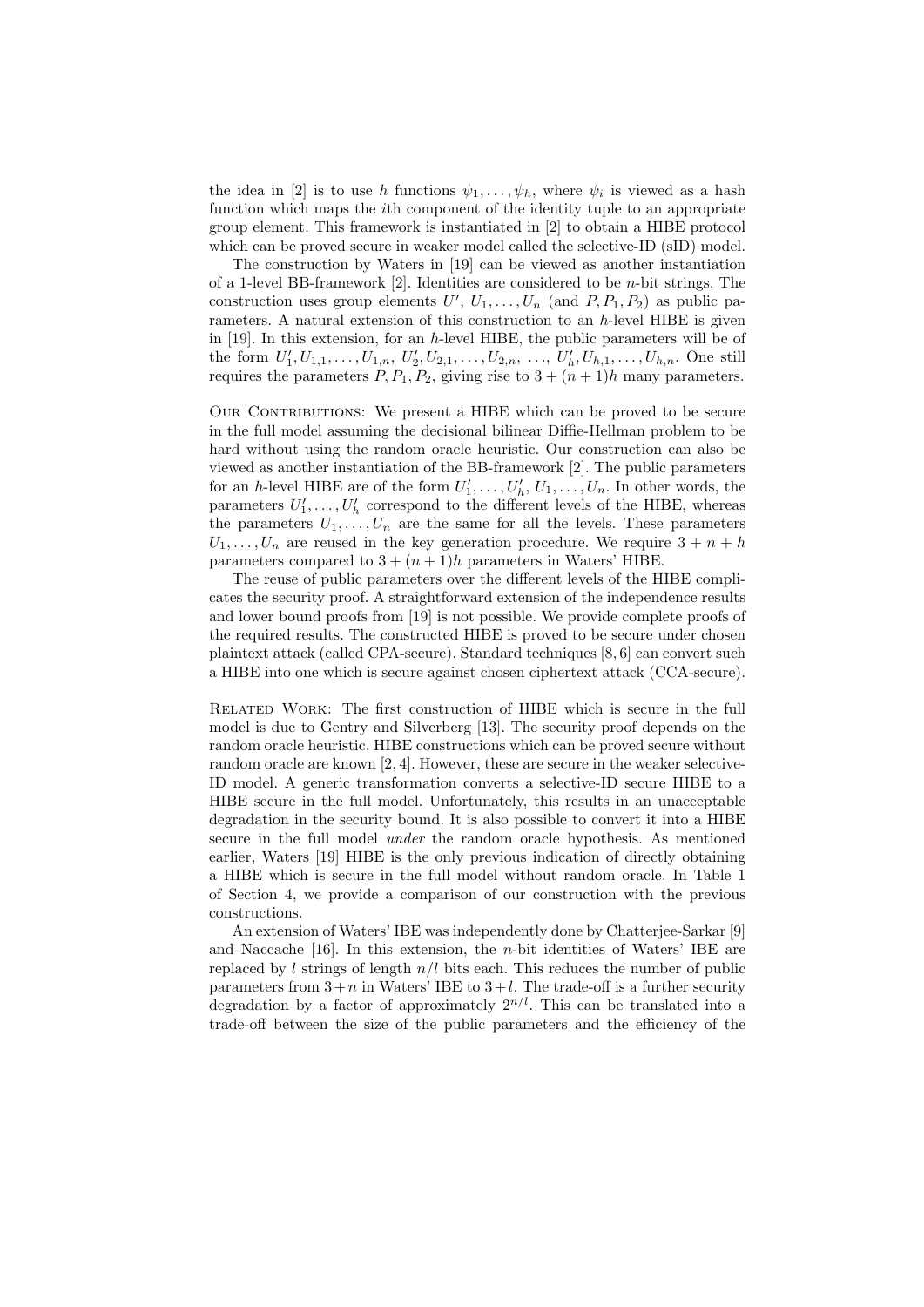protocol (see [9]). The CSN idea of extending Waters' IBE can also be applied to the HIBE we describe.

# 2 Definitions

In this section, we describe HIBE, security model for HIBE, cryptographic bilinear map and the hardness assumption that will be required in the proof.

#### 2.1 HIBE Protocol

Following [14, 13] a HIBE scheme is specified by four probabilistic algorithms: Setup, Key Generation, Encryption and Decryption. Note that, for a HIBE of height h (henceforth denoted as h-HIBE) any identity v is a tuple  $(v_1, \ldots, v_i)$ where  $1 \leq j \leq h$ .

Setup: It takes as input a security parameter and returns the system parameters together with the master key. The system parameters include the public parameters of the PKG, a description of the message space, the ciphertext space and the identity space. These are publicly known while the master key is known only to the PKG.

Each of the algorithms below (Key Generation, Encryption and Decryption) have the system public parameters as an input. We do not mention this explicitly.

Key Generation: It takes as input an identity  $v = (v_1, \ldots, v_j)$ , the public parameters of the PKG and the private key  $d_{\mathbf{v}|(j-1)}$  corresponding to the identity  $(v_1, \ldots, v_{i-1})$  and returns a private key  $d_v$  for v. The identity v is used as the public key while  $d_v$  is the corresponding private key. If  $j = 1$ , then the private key is generated by the PKG. It is not difficult to see that any entity which possesses a private key for a prefix of v can generate a private key for v.

Encryption: It takes as input the identity v, the public parameters of the PKG and a message from the message space and produces a ciphertext in the ciphertext space.

Decryption: It takes as input the ciphertext and the private key of the corresponding identity v and returns the message or bad if the ciphertext is not valid.

#### 2.2 Security Model for HIBE

Security is defined using an adversarial game. An adversary  $A$  is allowed to query two oracles – a decryption oracle and a key-extraction oracle. At the initiation, it is provided with the public parameters of the PKG. The game has two query phases with a challenge phase in between.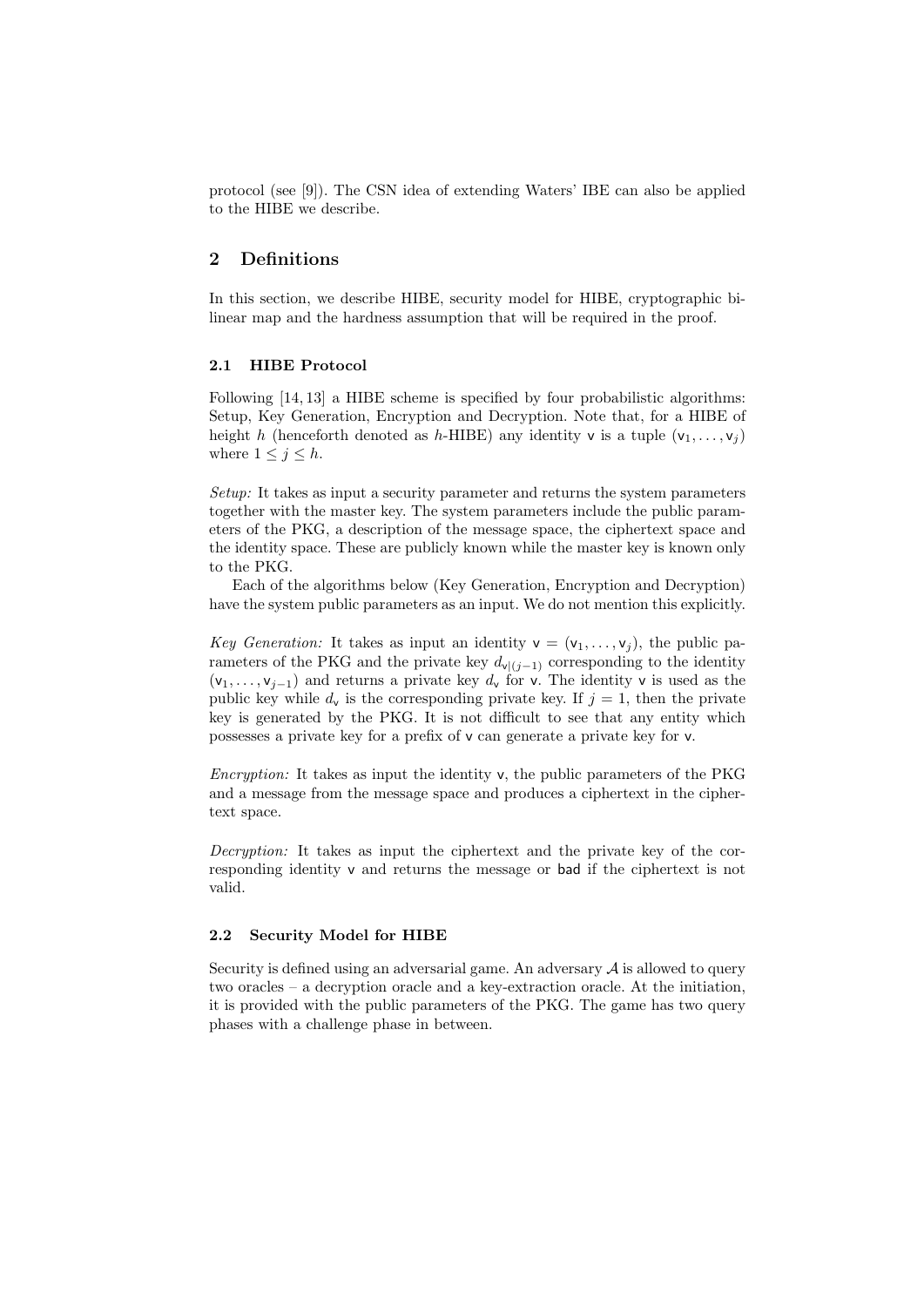*Query Phase 1:* Adversary  $A$  makes a finite number of queries where each query is addressed either to the decryption oracle or to the key-extraction oracle. In a query to the decryption oracle it provides a ciphertext as well as the identity under which it wants the decryption. It gets back the corresponding message or bad if the ciphertext is invalid. Similarly, in a query to the key-extraction oracle, it asks for the private key of the identity it provides and gets back this private key. Further,  $A$  is allowed to make these queries adaptively, i.e., any query may depend on the previous queries as well as their answers. The adversary is not allowed to make any useless queries, i.e., queries for which it can compute the answer itself. For example, the adversary is not allowed to ask for the decryption of a message under an identity if it has already obtained a private key corresponding to the identity.

*Challenge:* At this stage, A outputs an identity  $v^* = (v_1^*, \ldots, v_j^*)$  for  $1 \leq j \leq h$ , and a pair of messages  $M_0$  and  $M_1$ . There is the natural restriction on the adversary, that it cannot query the key extraction oracle on  $v^*$  or any of its proper prefixes in either of the phases 1 or 2. A random bit  $b$  is chosen and the adversary is provided with  $C^*$  which is an encryption of  $M_b$  under  $v^*$ .

Query Phase 2:  $A$  now issues additional queries just like Phase 1, with the (obvious) restrictions that it cannot ask the decryption oracle for the decryption of  $C^*$  under  $v^*$ , nor the key-extraction oracle for the private key  $v^*$  or any of its prefix.

Guess: A outputs a guess  $b'$  of  $b$ . The advantage of the adversary  $A$  is defined as:

$$
Adv_{\mathcal{A}}^{\mathsf{HIBE}} = |\mathsf{Pr}[(b = b')] - 1/2|.
$$

The quantity  $\mathsf{Adv}^{\mathsf{HIBE}}(t, q_{\mathsf{ID}}, q_{\mathsf{C}})$  denotes the maximum of  $\mathsf{Adv}_{\mathcal{A}}^{\mathsf{HIBE}}$  where the maximum is taken over all adversaries running in time at most  $t$  and making at most  $q_c$  queries to the decryption oracle and at most  $q_{\text{ID}}$  queries to the keyextraction oracle. A HIBE protocol is said to be  $(\epsilon, t, q_{\text{ID}}, q_{\text{C}})$ -CCA secure if Adv<sup>HIBE</sup> $(t, q_{\text{ID}}, q_{\text{C}}) \leq \epsilon$ .

In the above game, we can restrict the adversary  $A$  from querying the decryption oracle.  $\mathsf{Adv}^{\mathsf{HIBE}}(t,q)$  in this context denotes the maximum advantage where the maximum is taken over all adversaries running in time at most  $t$  and making at most  $q$  queries to the key-extraction oracle. A HIBE protocol is said to be  $(t, q, \epsilon)$ -CPA secure if Adv<sup>HIBE</sup> $(t, q) \leq \epsilon$ .

As mentioned earlier there are generic techniques [8, 6] for converting a CPAsecure HIBE into a CCA-secure HIBE. In view of these techniques, we will concentrate only on CPA-secure HIBE.

### 2.3 Cryptographic Bilinear Map

Let  $G_1$  and  $G_2$  be cyclic groups having the same prime order p and  $G_1 = \langle P \rangle$ , where we write  $G_1$  additively and  $G_2$  multiplicatively. A mapping  $e: G_1 \times G_1 \rightarrow$  $G_2$  is called a cryptographic bilinear map if it satisfies the following properties.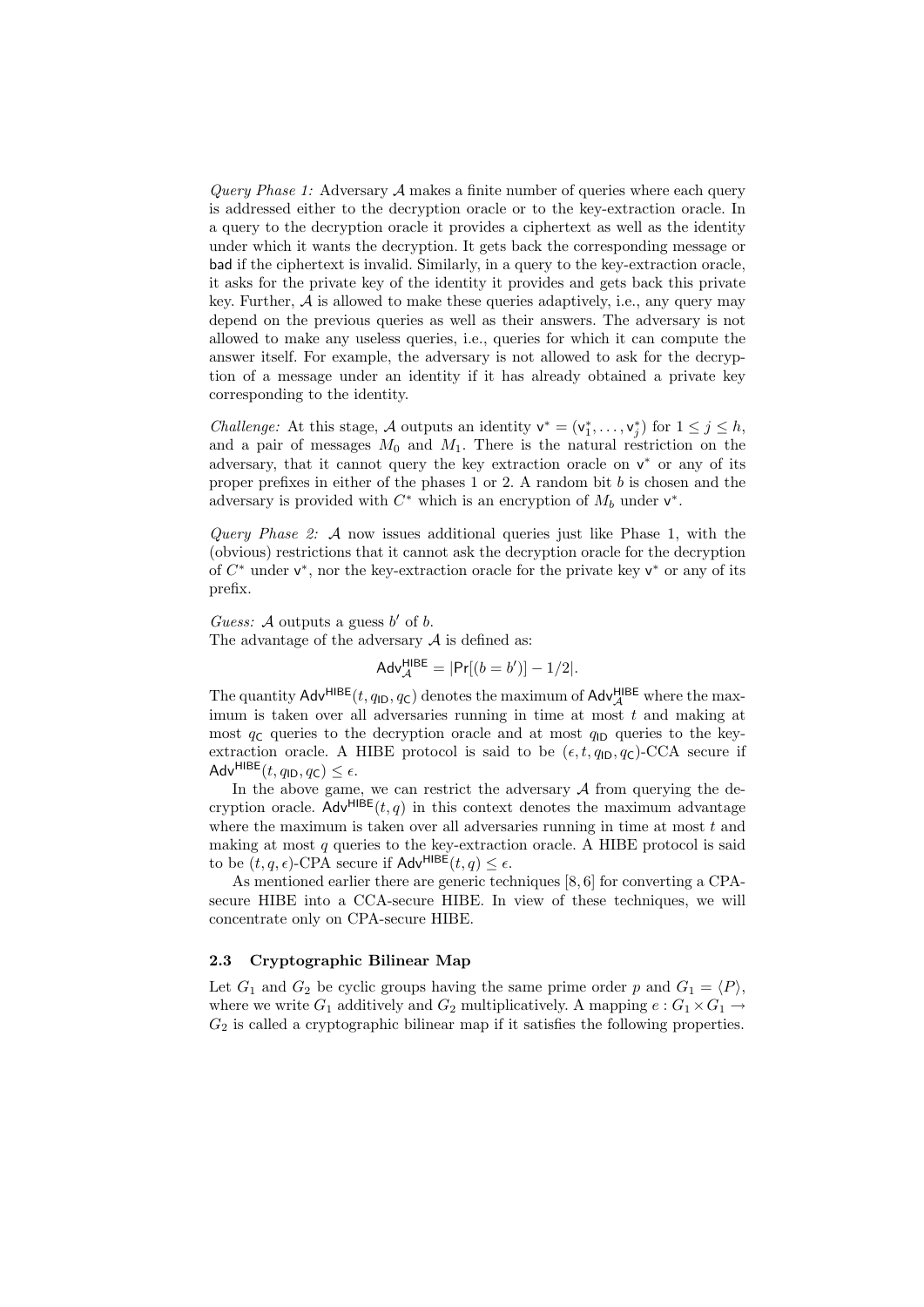- Bilinearity:  $e(aP, bQ) = e(P, Q)^{ab}$  for all  $P, Q \in G_1$  and  $a, b \in \mathbb{Z}_p$ .
- Non-degeneracy: If  $G_1 = \langle P \rangle$ , then  $G_2 = \langle e(P, P) \rangle$ .
- Computability: There exists an efficient algorithm to compute  $e(P,Q)$  for all  $P, Q \in G_1$ .

Since  $e(aP,bP) = e(P,P)^{ab} = e(bP,aP), e()$  also satisfies the symmetry property. The modified Weil pairing [5] and the modified Tate pairing [1, 11] are examples of cryptographic bilinear maps.

*Note:* Known examples of  $e()$  have  $G_1$  to be a group of Elliptic Curve (EC) points and  $G_2$  to be a subgroup of a multiplicative group of a finite field. Hence, in papers on pairing implementations  $[1, 11]$ , it is customary to write  $G_1$  additively and  $G_2$  multiplicatively. On the other hand, some "pure" protocol papers  $[2, 3, 1]$ 19] write both  $G_1$  and  $G_2$  multiplicatively though this is not true for the initial protocol papers [15, 5]. Here we follow the first convention as it is closer to the known examples of cryptographic bilinear map.

The decisional bilinear Diffie-Hellman (DBDH) problem in  $\langle G_1, G_2, e \rangle$  [5] is as follows: Given a tuple  $\langle P, aP, bP, cP, Z \rangle$ , where  $Z \in G_2$ , decide whether  $Z = e(P, P)^{abc}$  (which we denote as Z is real) or Z is random.

The advantage of a probabilistic algorithm  $\beta$ , which takes as input a tuple  $\langle P, aP, bP, cP, Z \rangle$  and outputs a bit, in solving the DBDH problem is defined as

$$
Adv_{\mathcal{B}}^{\text{DBDH}} = |Pr[\mathcal{B}(P, aP, bP, cP, Z) = 1|Z \text{ is real}]
$$

$$
-Pr[\mathcal{B}(P, aP, bP, cP, Z) = 1| Z \text{ is random}]
$$

where the probability is calculated over the random choices of  $a, b, c \in \mathbb{Z}_p$  as well as the random bits used by  $\beta$ . The quantity  $\mathsf{Adv}^{\mathsf{DBDH}}(t)$  denotes the maximum of  $\mathsf{Adv}_{\mathcal{B}}^{\mathsf{DBDH}}$  where the maximum is taken over all adversaries  $\mathcal{B}$  running in time at most t. By the  $(\epsilon, t)$ -DBDH assumption we mean  $\mathsf{Adv}^{\mathsf{DBDH}}(t) < \epsilon$ .

# 3 HIBE Construction

The IBE scheme proposed in [19] has some similarities with the 1-level (H)IBE scheme of Boneh-Boyen [2]. Waters in his paper [19], utilized this similarity to build a HIBE in an obvious manner, i.e., for each level we have to generate new parameters. This makes the public parameters quite large – for a HIBE of height h with n-bit identities, the number of public parameters becomes  $n \times h$ .

Here we present an alternative construction where the public parameters can be significantly reduced. We show that for an h-HIBE it suffices to store  $(n+h)$ elements in the public parameter.

The identities are of the type  $(v_1, \ldots, v_j)$ , for  $j \in \{1, \ldots, h\}$  where each  $\mathsf{v}_k = (\mathsf{v}_{k,1}, \ldots, \mathsf{v}_{k,n}), \mathsf{v}_{k,j} \in \{0,1\}$  for  $1 \leq j \leq n$ .

Let  $G_1$  and  $G_2$  be cyclic groups having the same prime order p. We use a cryptographic bilinear map  $e: G_1 \times G_1 \to G_2$  the definition of which is given in Section 2.3. The message space is  $G_2$ .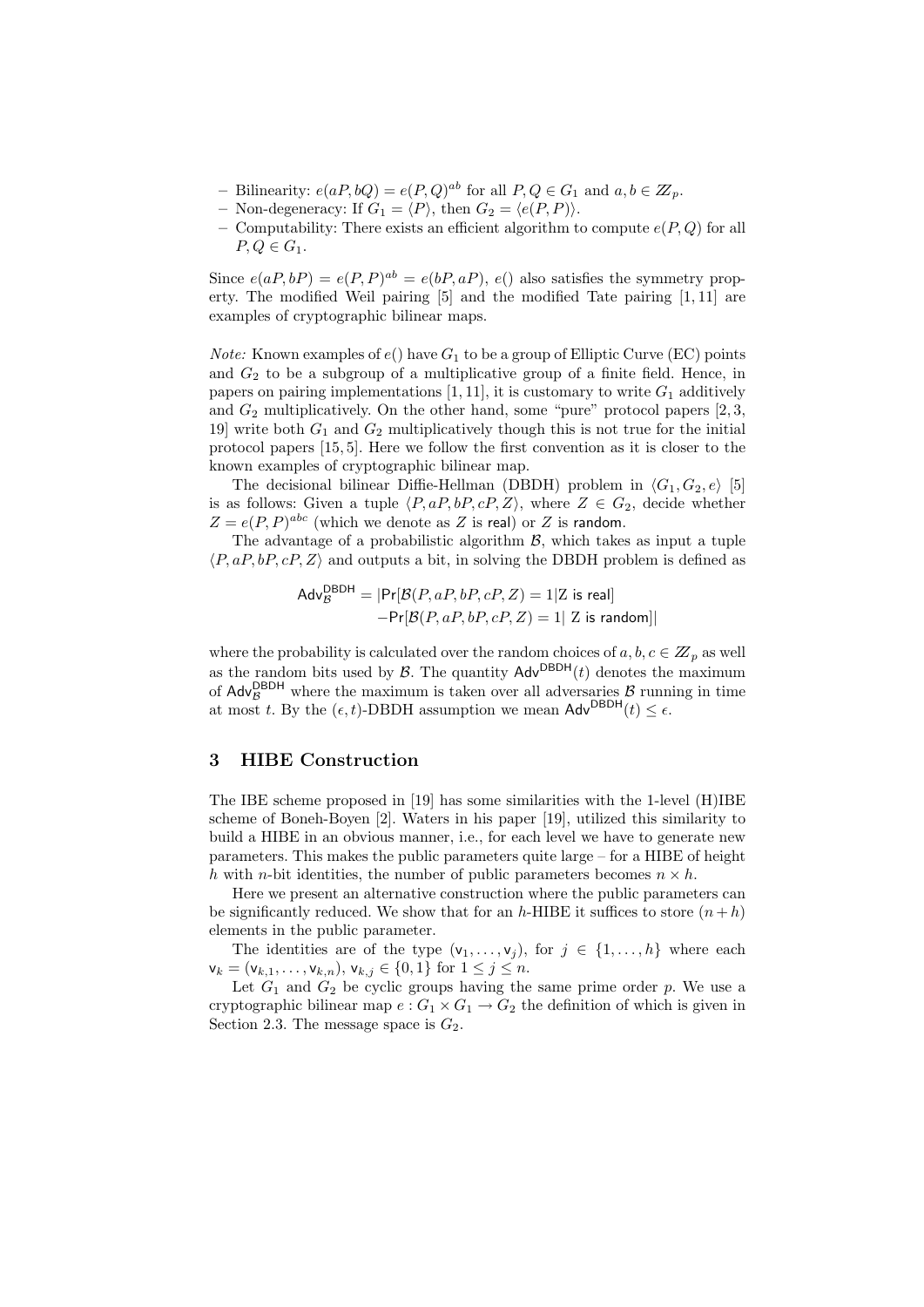Set-Up: The protocol is built from groups  $G_1, G_2$  and a bilinear map e as mentioned above. The public parameters are the following elements:  $P, P_1 = \alpha P$ ,  $P_2, U'_1, \ldots, U'_h, U_1, \ldots, U_n$ , where  $G_1 = \langle P \rangle$ ,  $\alpha$  is chosen randomly from  $\mathbb{Z}_p$ and the other quantities are chosen randomly from  $G_1$ . The master secret is  $\alpha P_2$ . (The quantities  $P_1$  and  $P_2$  are not directly required; instead  $e(P_1, P_2)$  is required. Hence one may store  $e(P_1, P_2)$  as part of the public parameters instead of  $P_1$  and  $P_2$ .)

Note that for the j<sup>th</sup> level of the HIBE, we add a single element, i.e.,  $U'_j$  in the public parameter while the elements  $U_1, \ldots, U_n$  are re-used for each level. This way we are able to shorten the public parameter size.

A shorthand: Let  $v = (v_1, \ldots, v_n)$ , where each  $v_i$  is a bit. For  $1 \leq k \leq h$  we define,

$$
V_k(v) = U'_k + \sum_{i=1}^n v_i U_i.
$$
 (1)

When v is clear from the context we will write  $V_k$  instead of  $V_k(v)$ . The modularity introduced by this notation allows an easier understanding of the protocol.

Key Generation: Let  $\mathsf{v} = (\mathsf{v}_1, \ldots, \mathsf{v}_i), j \leq h$ , be the identity for which the private key is required. The private key  $d_v$  for v is defined to be a tuple  $d_v$  =  $(d_0, d_1, \ldots, d_j)$  where

$$
d_0 = \alpha P_2 + \sum_{k=1}^{j} r_k V_k(\mathsf{v}_k)
$$
; and  $d_k = r_k P$  for  $1 \le k \le j$ .

Here  $r_1, \ldots, r_j$  are random elements from  $\mathbb{Z}_p$ .

Such a key can be generated by an entity which possesses a private key for the tuple  $(v_1, \ldots, v_{j-1})$  in the manner shown in [2]. Suppose  $(d'_0, d'_1, \ldots, d'_{j-1})$  is a private key for the identity  $(v_1, \ldots, v_{i-1})$ . To generate a private key for v, first choose a random  $r_j \in \mathbb{Z}_p$  and compute  $d_{\mathsf{v}} = (d_0, d_1, \ldots, d_j)$  as follows.

$$
d_0 = d'_0 + r_j V_j(v_j); d_i = d'_i \text{ for } 1 \le i \le j-1; \text{ and } d_j = r_j P.
$$

In fact, any prefix of v as well as the PKG can generate a private key  $d_v$  for v.

Encryption: Let  $\mathsf{v} = (\mathsf{v}_1, \ldots, \mathsf{v}_i)$  be the identity under which a message  $M \in G_2$ is to be encrypted. Choose t to be a random element of  $\mathbb{Z}_p$ . The ciphertext is

$$
(C_0 = M \times e(P_1, P_2)^t, C_1 = tP, B_1 = tV_1(\mathsf{v}_1), \dots, B_j = tV_j(\mathsf{v}_j)).
$$

*Decryption:* Let  $C = (C_0, C_1, B_1, \ldots, B_i)$  be a ciphertext and the corresponding identity  $\mathbf{v} = (\mathbf{v}_1, \dots, \mathbf{v}_j)$ . Let  $(d_0, d_1, \dots, d_j)$  be the decryption key corresponding to the identity v. The decryption steps are as follows.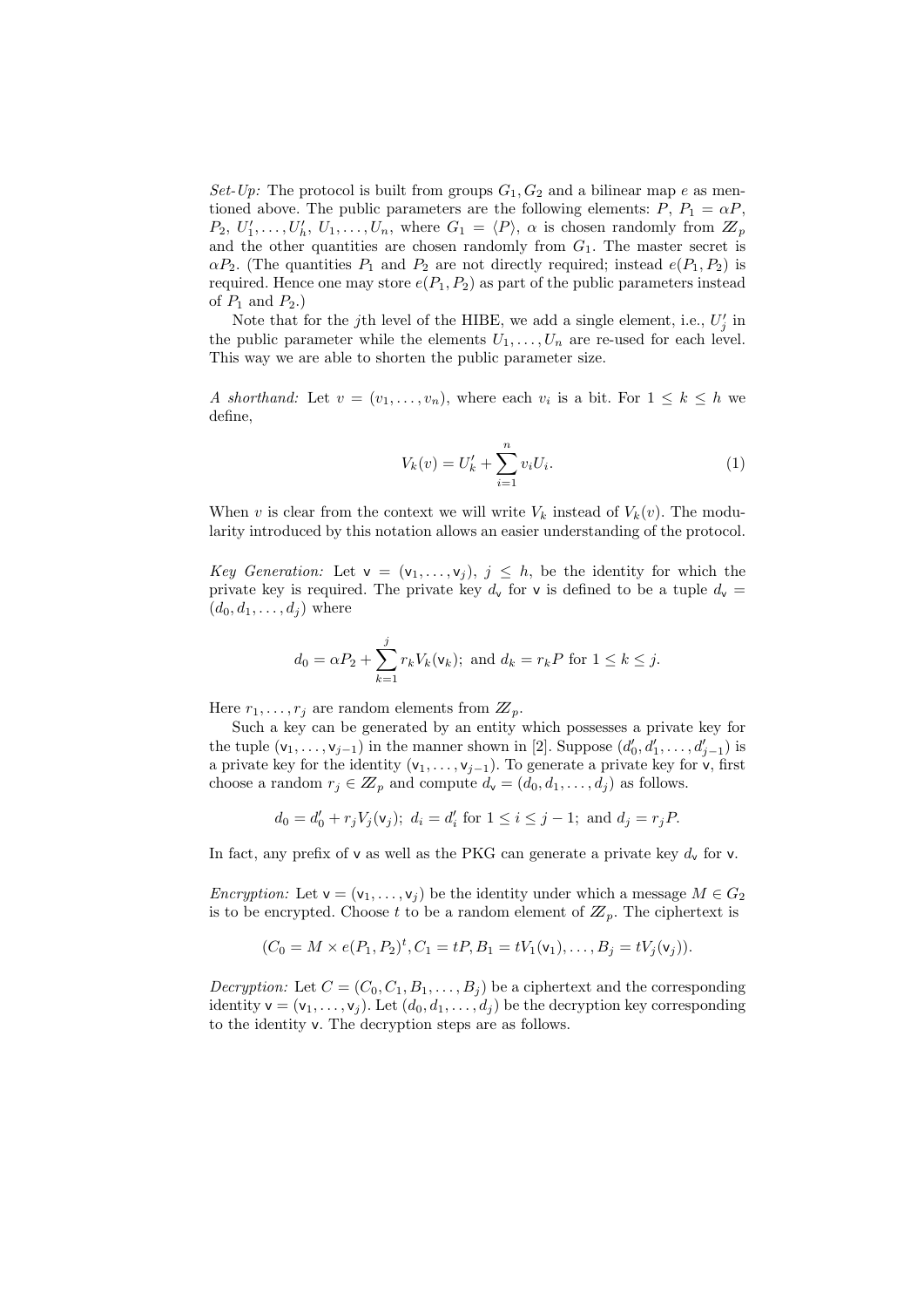Verify whether  $C_0$  is in  $G_2$ ,  $C_1$  and the  $B_i$ 's are in  $G_1$ . If any of these verifications fail, then return bad, else proceed with further decryption as follows. Compute  $V_1(\mathsf{v}_1), \ldots, V_j(\mathsf{v}_j)$ . Return

$$
C_0 \times \frac{\prod_{k=1}^{j} e(B_i, d_i)}{e(d_0, C_1)}.
$$

It is standard to verify the consistency of decryption.

Chatteriee-Sarkar-Naccache Extension: Following [9, 16], let  $l$  be a size parameter which divides n. An identity is a tuple  $(v_1, \ldots, v_j)$ ,  $j \leq h$ , where each  $v_k$ ,  $1 \leq k \leq j$  is represented as  $\mathsf{v}_k = (\mathsf{v}_{k,1}, \ldots, \mathsf{v}_{k,l})$  where  $\mathsf{v}_{k,i}$  is an  $(n/l)$ -bit string considered to be an element of  $\mathbb{Z}_{2n/l}$ .

The public parameters are  $P_1P_1, P_2, U_1, \ldots, U_l$  and  $U'_1, \ldots, U'_h$ . In this case, we change the definition of  $V_k()$  to the following:  $V_k(v) = U'_k + \sum_{i=1}^l v_i U_i$  where each  $v_i$  is a bit string of length  $n/l$ . Using this modified definition of  $V_k()$  for  $1 \leq k \leq h$ , the key generation, encryption and decryption algorithms of the HIBE described above can be extended to the Chatterjee-Sarkar-Naccache settings.

## 4 Security

In this section, we state the result on security and discuss its implications. The proof is given in Section 5.

**Theorem 1.** The HIBE protocol described in Section 3 is  $(\epsilon_{hibe}, t, q)$ -CPA secure assuming that the  $(t', \epsilon_{dbdh})$ -DBDH assumption holds in  $\langle G_1, G_2, e \rangle$ , where  $\epsilon_{hibe} \leq 2\epsilon_{dbdh}/\lambda$ ;  $t' = t + \chi(\epsilon_{hibe})$  and

 $\chi(\epsilon) = O(\tau q + O(\epsilon^{-2} \ln(\epsilon^{-1}) \lambda^{-1} \ln(\lambda^{-1}))),$  $\tau$  is the time required for one scalar multiplication in  $G_1$ ;  $\lambda = 1/(2(4q(n+1))^h).$ 

We further assume  $4q(n + 1) < p$ .

The last assumption is practical and similar assumptions are also made in [19, 9, 16], though not quite so explicitly. Before proceeding to the proof, we discuss the above result. The main point of the theorem is the bound on  $\epsilon_{hibe}$ . This is given in terms of  $\lambda$  and in turn in terms of q, n and h.

The reduction is not tight; security degrades by a factor of  $4(4q(n+1))^h$ . The actual value of degradation depends on the value of  $q$ , the number of key extraction queries made by the adversary. A value of  $q$  used in earlier analysis is  $q = 2^{30}$  [12].

 $h = 1$ : This implies that the HIBE is actually an IBE. This is the situation originally considered by Waters [19] and  $\epsilon_{hibe} \leq 16q(n+1)\epsilon_{dbdh} \leq 32nq\epsilon_{dbdh}$ .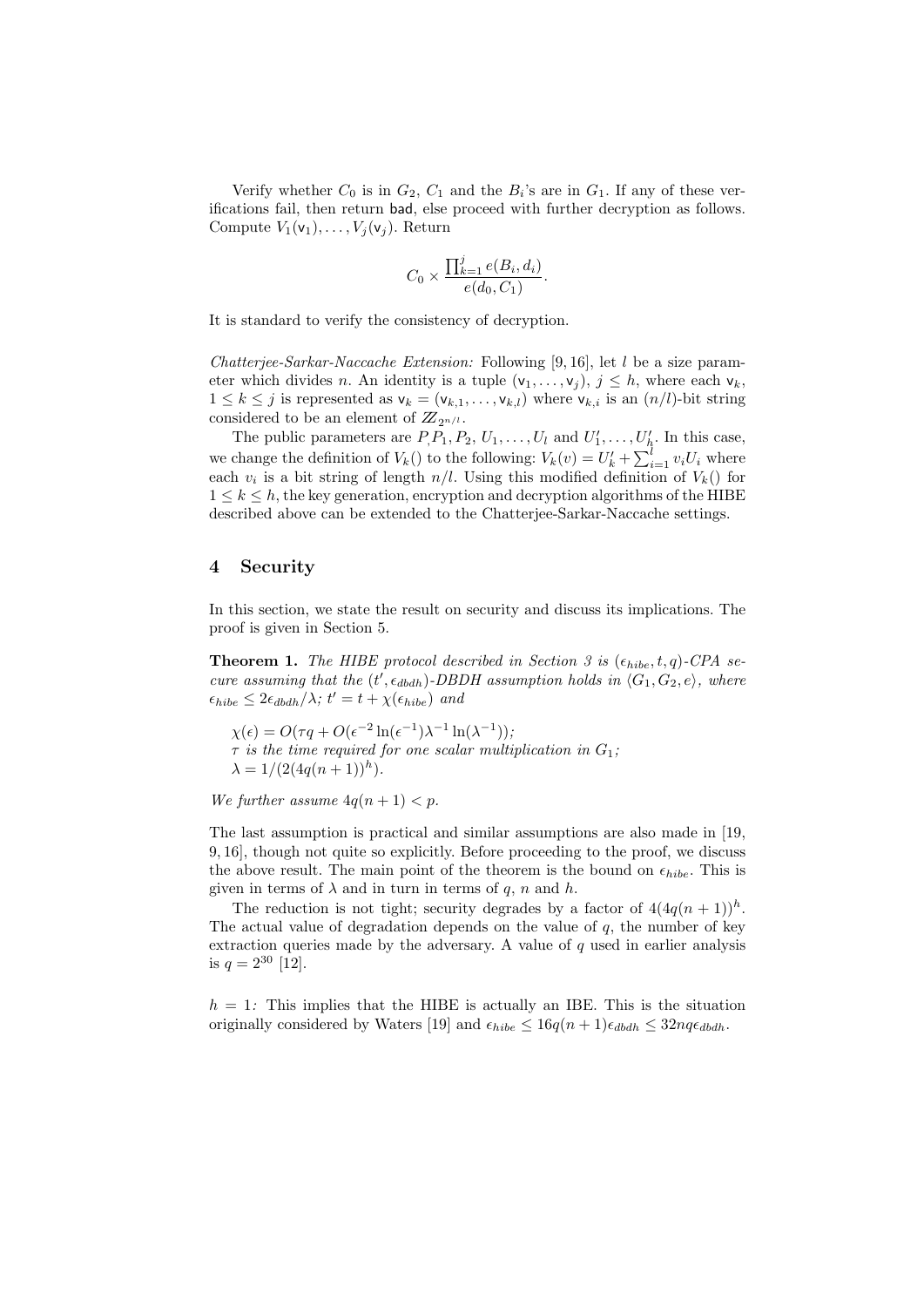$h > 1$ : This corresponds to a proper HIBE and we obtain  $\epsilon_{hibe} \leq 4(4q(n +$  $(1))^h \epsilon_{dbdh} \leq 4(8nq)^h \epsilon_{dbdh}$ . For  $n = 160$  (and  $q = 2^{30}$ ), this amounts to  $\epsilon_{hibe} \leq$  $4(10 \times 2^{37})^h \epsilon_{dbdh}.$ 

In Table 1, we compare the known HIBE protocols which are secure in the full model. We note that HIBE protocols which are secure in the selective-ID model are also secure in the full model with a security degradation of  $\approx 2^{nh}$ , where h is the number of levels in the HIBE and  $n$  is number of bits in the identity. This degradation is far worse than the protocols in Table 1.

Protocol Hardness Rnd. Sec. Pub. Para. sz Pvt. Key sz Cprtxt sz Pairing Assump. Ora. Deg. (elts. of  $G_1$ ) (elts. of  $G_2$ ) Enc. Deg. Deg. (elts. of  $G_1$ ) (elts. of  $G_1$ ) (elts. of  $G_1$ ) Enc. Dec. GS [13] BDH Yes  $q_H q$ <br>BB [2] DBDH Yes  $q_H^h$ <sup>h</sup> 2 j j 1 j  $\overline{\rm DBDH}$  $q_H^n$  $\frac{h}{H}$   $h+3$   $j+1$   $j+1$   $\text{None}|j+1$ Waters  $[19]$  DBDH No  $4(8nq)$  $\begin{array}{c|c|c|c|c} h+3 & j+1 & j+1 & \text{None} \ j+1 \\ \hline (n+1)h+3 & j+1 & j+1 & \text{None} \ j+1 \end{array}$ Our DBDH No  $(4(8nq))$  $\boxed{h + n + 3}$   $\boxed{j + 1}$   $\boxed{j + 1}$   $\boxed{\text{None}|j + 1}$ 

Table 1. Comparison of HIBE Protocols.

The BB-HIBE in Table 1 is obtained through a generic transformation (as mentioned in [2]) of the selective-ID secure BB-HIBE to a HIBE secure in the full model using random oracle. For the GS-HIBE [13] and BB-HIBE, the parameter  $q_H$  stands for the total number of random oracle queries and in general  $q_H \approx$  $2^{60} \gg q$  [12]. The parameter j in the private key size, ciphertext size and the encryption and decryption columns of Table 1 represents the number of levels of the identity on which the operations are performed. The parameter  $h$  is the maximum number of levels in the HIBE. The construction in this paper requires  $(h + n + 3)$  many elements of  $G_1$  as public parameters whereas Waters HIBE requires  $(n+1)h+3$  many elements. The security degradation remains the same in both cases.

## 5 Proof of Theorem 1

The security reduction follows along standard lines and develops on the proof given in [19, 9, 16]. We need to lower bound the probability of the simulator aborting on certain queries and in the challenge stage. The details of obtaining this lower bound are given in Section 5.1. In the following proof, we simply use the lower bound. We want to show that the HIBE is  $(\epsilon_{hibe}, t, q)$ -CPA secure. In the game sequence style of proofs, we start with the adversarial game defining the CPA-security of the protocol against an adversary  $A$  and then obtain a sequence of games as usual. In each of the games, the simulator chooses a bit  $\delta$ and the adversary makes a guess  $\delta'$ . By  $X_i$  we will denote the event that the bit  $\delta$  is equal to the bit  $\delta'$  in the *i*th game.

Game 0: This is the usual adversarial game used in defining CPA-secure HIBE. We assume that the adversary's runtime is t and it makes q key extraction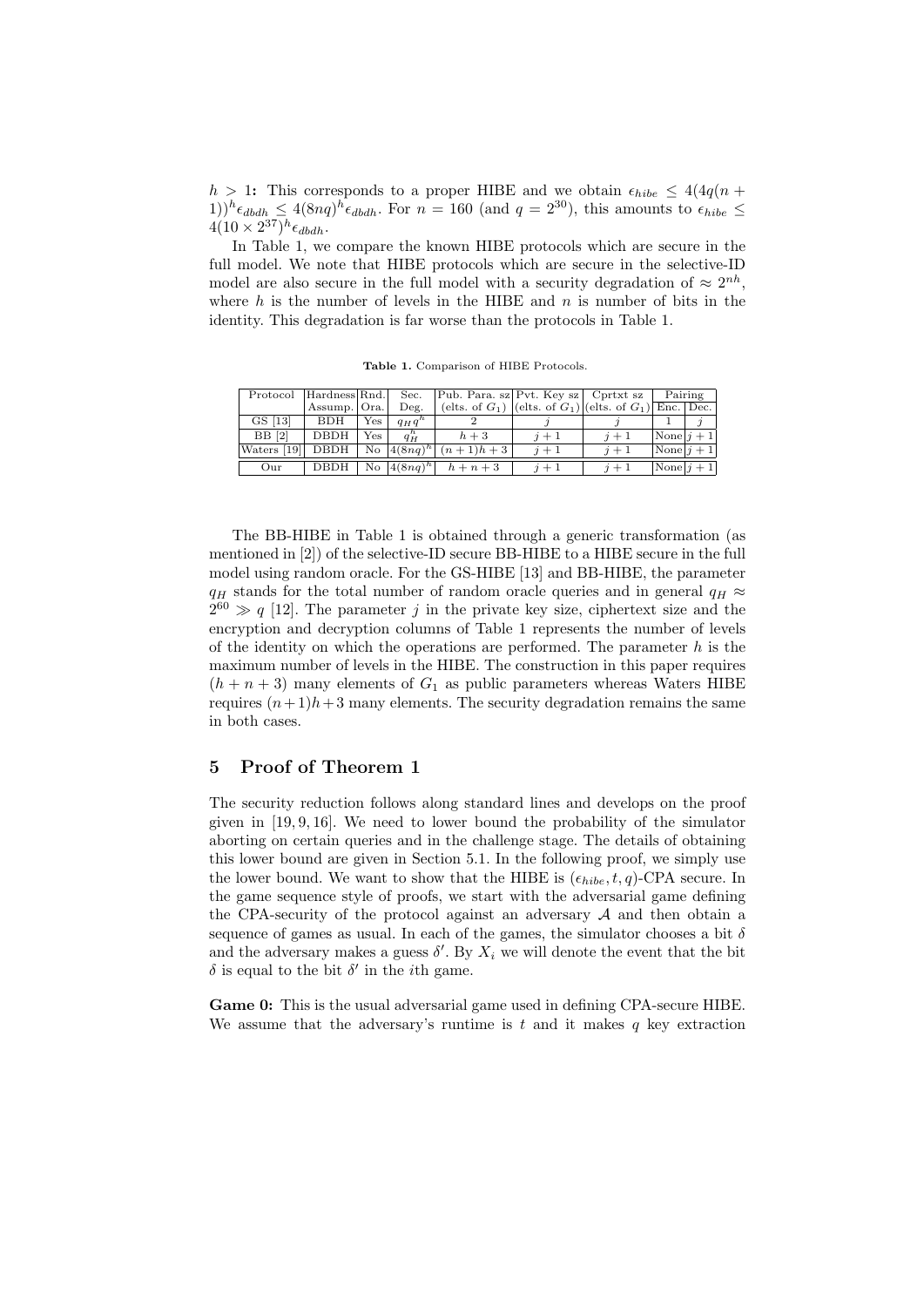queries. Also, we assume that the adversary maximizes the advantage among all adversaries with similar resources. Thus, we have  $\epsilon_{hibe} = |\Pr[X_0] - \frac{1}{2}|$ .

**Game 1:** In this game, we setup the protocol from a tuple  $\langle P, P_1 = aP, P_2 = aP, P_3 = aP, P_4 = aP, P_5 = aP, P_6 = aP, P_7 = aP, P_8 = aP, P_9 = aP, P_1 = aP, P_1 = aP, P_1 = aP, P_2 = aP, P_1 = aP, P_2 = aP, P_3 = aP, P_4 = aP, P_5 = aP, P_6 = aP, P_7 = aP, P_7 = aP, P_8 = aP, P_9$  $bP, P_3 = cP, Z = e(P_1, P_2)^{abc}$  and answer key extraction queries and generate the challenge. The simulator is assumed to know the values  $a, b$  and  $c$ . However, the simulator can setup the protocol as well as answer certain private key queries without the knowledge of these values. Also, for certain challenge identities it can generate the challenge ciphertext without the knowledge of  $a, b$  and  $c$ . In the following, we show how this can be done. If the simulator cannot answer a key extraction query or generate a challenge without using the knowledge of  $a, b$  and c, it sets a flag flg to one. The value of flg is initially set to zero.

Note that the simulator is always able to answer the adversary (with or without using  $a, b$  and  $c$ ). The adversary is provided with proper replies to all its queries and is also provided the proper challenge ciphertext. Thus, irrespective of whether flg is set to one, the adversary's view in Game 1 is same as that in Game 0. Hence, we have  $Pr[X_0] = Pr[X_1]$ .

We next show how to setup the protocol and answer the queries based on the tuple  $\langle P, P_1 = aP, P_2 = bP, P_3 = cP, Z = e(P_1, P_2)^{abc} \rangle.$ 

Set-Up: Let m be a prime such that  $2q < m < 4q$ . Our choice of m is different from that of previous works [19, 9, 16] where m was chosen to be equal to 4q and 2q.

Choose  $x'_1, \ldots, x'_h$  and  $x_1, \ldots, x_n$  randomly from  $Z_m$ ; also choose  $y'_1, \ldots, y'_h$ and  $y_1, \ldots, y_n$  randomly from  $\mathbb{Z}_p$ . Choose  $k_1, \ldots, k_h$  randomly from  $\{0, \ldots, n\}$ .

For  $1 \leq j \leq h$ , define  $U'_j = (p - mk_j + x'_j)P_2 + y'_jP$  and for  $1 \leq i \leq n$  define  $U_i = x_i P_2 + y_i P$ . The public parameters are  $(P, P_1, P_2, U'_1, \ldots, U'_h, U_1, \ldots, U_n)$ . The master secret is  $aP_2 = abP$ . The distribution of the public parameters is as expected by  $A$ . In its attack,  $A$  will make some queries, which have to be properly answered by the simulator.

For  $1 \leq j \leq h$ , we define several functions. Let  $v = (v_1, \ldots, v_n)$  where each  $v_i \in \{0, 1\}$ . We define

$$
F_j(v) = p - mk_j + x'_j + \sum_{i=1}^n x_i v_i
$$
  
\n
$$
J_j(v) = y'_j + \sum_{i=1}^n y_i v_i
$$
  
\n
$$
L_j(v) = x'_j + \sum_{i=1}^n x_i v_i \pmod{m}
$$
  
\n
$$
K_j(v) = \begin{cases} 0 \text{ if } L_j(v) = 0 \\ 1 \text{ otherwise.} \end{cases}
$$
\n(2)

Recall that we have assumed  $4q(n+1) < p$ . Let  $F_{\min}$  and  $F_{\max}$  be the minimum and maximum values of  $F_j(v)$ .  $F_{\min}$  is achieved when  $k_j$  is maximum and  $x'_j$ and the  $x_i$ 's are all zero. Thus,  $F_{\min} = p - mn$ . We have  $mn < 4q(n + 1)$  and by assumption  $4q(n + 1) < p$ . Hence,  $F_{\min} > 0$ . Again  $F_{\max}$  is achieved when  $k_j = 0$  and  $x'_j$  and the  $x_i$ 's and  $v_i$ 's are equal to their respective maximum values. We get  $F_{\text{max}} < p + m(n + 1) < p + 4q(n + 1) < 2p$ . Thus, we have  $0 < F_{\min} \leq F_j(v) \leq F_{\max} < 2p$ . Consequently,  $F_j(v) \equiv 0 \mod p$  if and only if  $F_j(v) = p$  which holds if and only if  $-mk_j + x'_j + \sum_{i=1}^n x_i v_i = 0$ .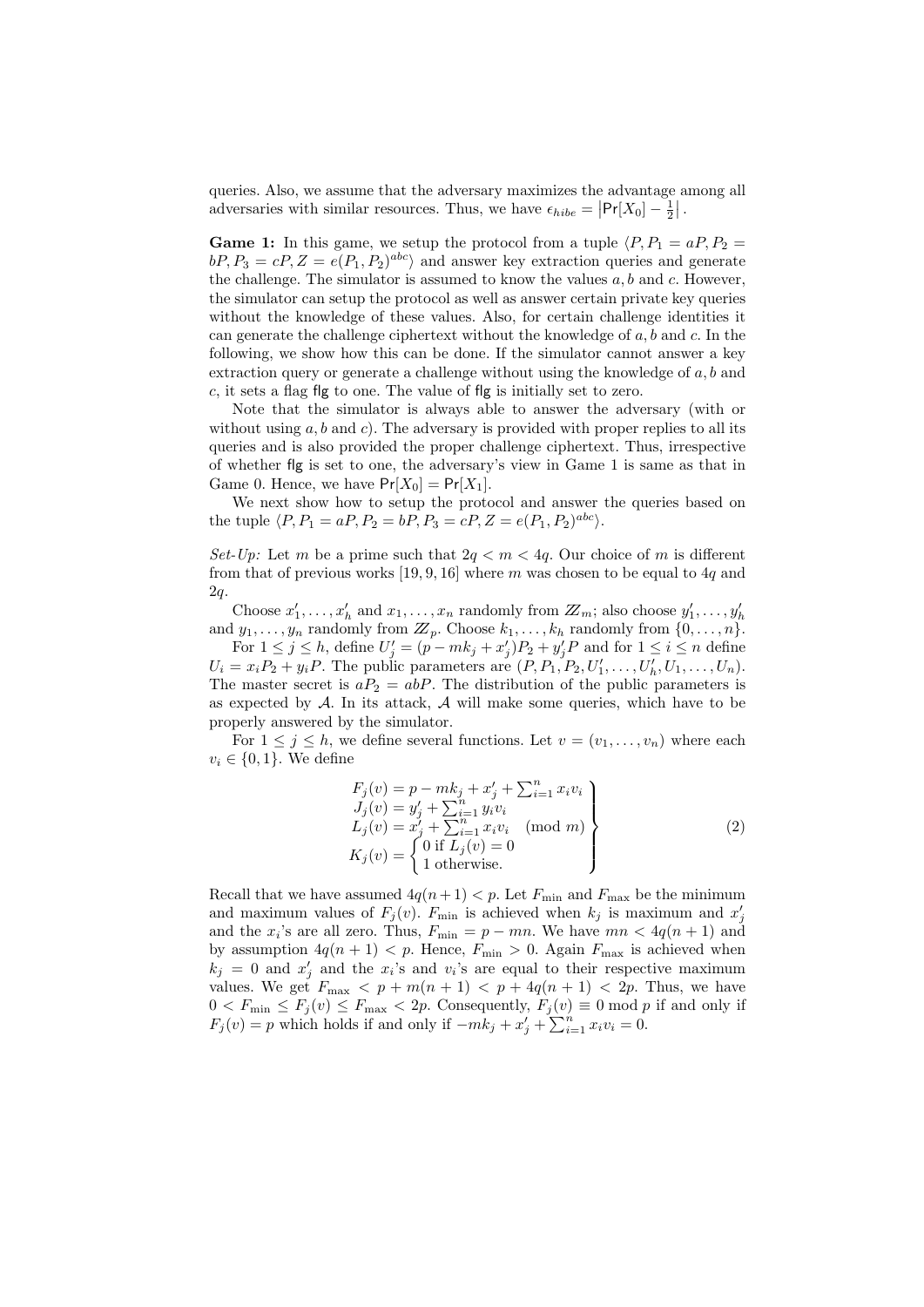Now we describe how the queries made by  $A$  are answered by  $B$ . The queries can be made in both Phases 1 and 2 of the adversarial game (subject to the usual restrictions). The manner in which they are answered by the simulator is the same in both the phases.

Key Extraction Query: Suppose  $A$  makes a key extraction query on the identity  $v = (v_1, \ldots, v_i)$ . Suppose there is a u with  $1 \le u \le j$  such that  $K_u(v_u) = 1$ . Otherwise set flg to one. In the second case, the simulator uses the value of  $a$  to return a proper private key  $d_{\mathsf{v}} = (aP_2 + \sum_{i=1}^j r_i V_i, r_1 V_1, \ldots, r_j V_j)$ . In the first case, the simulator constructs a private key in the following manner.

Choose random  $r_1, \ldots, r_j$  from  $\mathbb{Z}_p$  and define

$$
d_{0|u} = -\frac{J_u(\mathbf{v}_u)}{F_u(\mathbf{v}_u)} P_1 + r_u(F_u(\mathbf{v}_u) P_2 + J_u(\mathbf{v}_u) P) \nd_u = \frac{-1}{F_u(\mathbf{v}_u)} P_1 + r_u P \nd_k = r_k P \text{ for } k \neq u \nd_v = (d_{0|u} + \sum_{k \in \{1, ..., j\} \setminus \{u\}} r_k V_k, d_1, ..., d_j)
$$
\n(3)

The quantity  $d_v$  is a proper private key corresponding to the identity v. The algebraic verification of this fact is similar to that in  $[2, 19]$ . This key is provided to A.

*Challenge:* Let the challenge identity be  $v^* = (v_1^*, \ldots, v_{h^*}^*), 1 \leq h^* \leq h$  and the messages be  $M_0$  and  $M_1$ . Choose a random bit  $\delta$ . We need to have  $F_k(\mathsf{v}_k^*) \equiv$ 0 mod p for all  $1 \leq k \leq h^*$ . If this condition does not hold, then set flg to one. In the second case, the simulator uses the value of  $c$  to provide a proper encryption of  $M_{\delta}$  to A by computing  $(M_{\delta} \times e(P_1, P_2)^c, cP, cV_1, \ldots, cV_{h^*})$ . In the first case, it constructs a proper encryption of  $M_{\delta}$  in the following manner.

$$
(M^{\delta} \times Z, C_1 = P_3, B_1 = J_1(\mathsf{v}_1^*) P_3, \dots, B_{h^*} = J_{h^*}(\mathsf{v}_{h^*}^*) P_3).
$$

We require  $B_j$  to be equal to  $cV_j(v_j^*)$  for  $1 \leq j \leq h^*$ . Recall that the definition of  $V_j(v)$  is  $V_j(v) = U'_j + \sum_{k=1}^n v_k U_k$ . Using the definition of  $U'_j$  and the  $U_k$ 's as defined in the setup by the simulator, we obtain,  $cV_i = c(F_i(\mathbf{v}_i^*)P_2 + J_i(\mathbf{v}_i^*)P) =$  $J_i(\mathsf{v}_i^*)cP = J_i(\mathsf{v}_i^*)P_3$ . Here we use the fact,  $F_i(\mathsf{v}_i^*) \equiv 0 \mod p$ . Hence, the quantities  $B_1, \ldots, B_{h^*}$  are properly formed.

Guess: The adversary outputs a guess  $\delta'$  of  $\delta$ .

Game 2: This is a modification of Game 1 whereby the Z in Game 1 is now chosen to be a random element of  $G_2$ . This Z is used to mask the message  $M_{\delta}$  in the challenge ciphertext. Since Z is random, the first component of the challenge ciphertext is a random element of  $G_2$  and provides no information to the adversary about  $\delta$ . Thus,  $Pr[X_2] = \frac{1}{2}$ .

We have the following claim.

Claim:

$$
|\text{Pr}[X_1]-\text{Pr}[X_2]|\leq \frac{\epsilon_{dbdh}}{\lambda}+\frac{\epsilon_{hibe}}{2}.
$$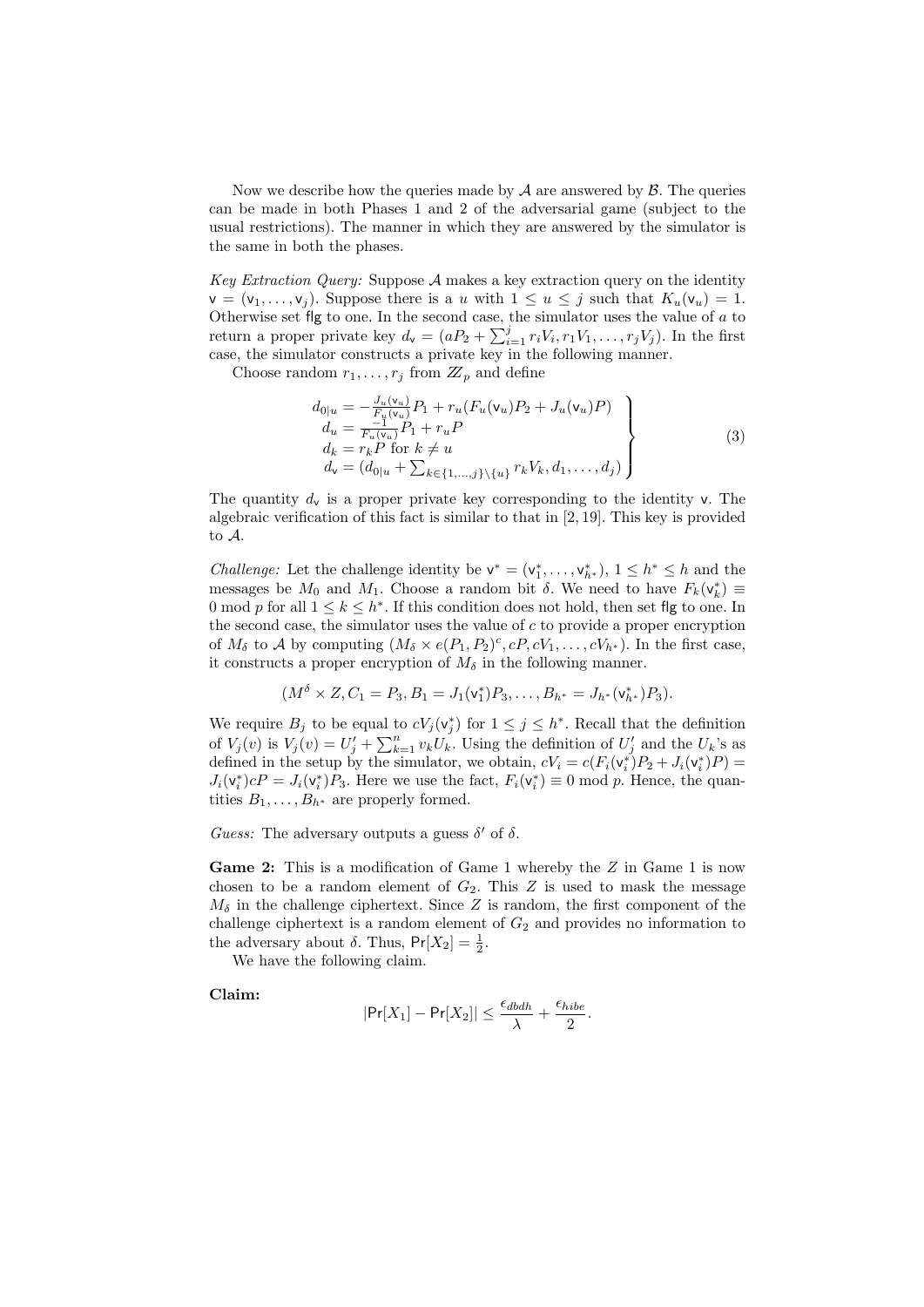Proof: The change from Game 1 to Game 2 corresponds to an "indistinguishability" step in Shoup's tutorial [18] on such games. Usually, it is easy to bound the probability difference. In this case, the situation is complicated by the fact that there is a need to abort.

We show that it is possible to obtain an algorithm  $\beta$  for DBDH by extending Games 1 and 2. The extension of both the games is same and is described as follows. B takes as input a tuple  $(P, aP, bP, cP, Z)$  and sets up the HIBE protocol as in Game 1 (The setup of Games 1 and 2 are the same). The key extraction queries are answered and the challenge ciphertext is generated as in Game 1. If at any point of time flg is set to one by the game, then  $\beta$  outputs a random bit and aborts. This is because the query cannot be answered or the challenge ciphertext cannot be generated using the input tuple. At the end of the game, the adversary outputs the guess  $\delta'$ .  $\beta$  now goes through a separate abort stage as follows.

"Artificial Abort": The probability that  $\beta$  aborts in the query or challenge phases depends on the adversary's input. The goal of the artificial abort step is to make the probability of abort independent of the adversary's queries by ensuring that in all cases its probability of abort is the maximum possible. This is done by sampling the transcript of adversary's query and in certain cases aborting. The sampling procedure introduces the extra component  $O(\epsilon_{hibe}^{-2} \ln(\epsilon_{hibe}^{-1})\lambda^{-1} \ln(\lambda^{-1}))$ into the simulator's runtime. (For details see [19, 16].) Here  $\lambda$  is a lower bound on the probability that  $\beta$  does not abort before entering the artificial abort stage. The expression for  $\lambda$  is obtained in Proposition 3 of Section 5.1.

Output: If  $\beta$  has not aborted up to this stage, then it outputs 1 if  $\delta = \delta'$ ; else 0.

Note that if  $Z$  is real, then the adversary is playing Game 1 and if  $Z$  is random, then the adversary is playing Game 2. The time taken by the simulator in either Game 1 or 2 is clearly  $t+\chi(\epsilon_{hibe})$ . From this point, standard inequalities and probability calculations establish the claim.  $\Box$ 

Now we can complete the proof in the following manner.

$$
\epsilon_{hibe} = \left| \Pr[X_0] - \frac{1}{2} \right|
$$
  
\n
$$
\leq \left| \Pr[X_0] - \Pr[X_2] \right|
$$
  
\n
$$
\leq \left| \Pr[X_0] - \Pr[X_1] \right| + \left| \Pr[X_1] - \Pr[X_2] \right|
$$
  
\n
$$
\leq \frac{\epsilon_{hibe}}{2} + \frac{\epsilon_{dbdh}}{\lambda}.
$$

Rearranging the inequality gives the desired result. This completes the proof of Theorem 1.  $\Box$ 

#### 5.1 Lower Bound on Not Abort

We require the following two independence results in obtaining the required lower bound. Similar independence results have been used in [19, 9, 16] in connection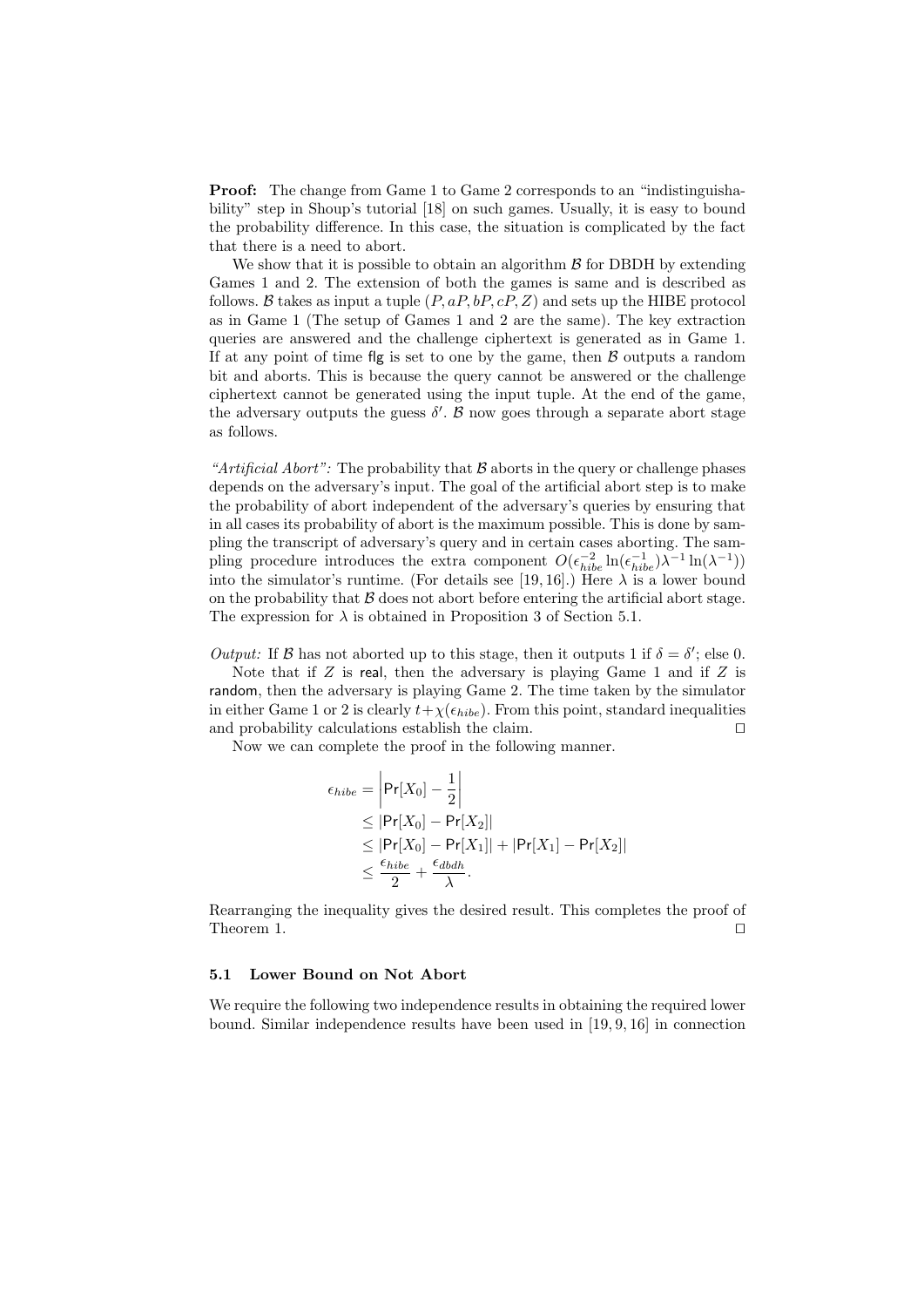with IBE protocols. The situation for HIBE is more complicated than IBE and especially so since we reuse some of the public parameters over different levels of the HIBE. This makes the proofs more difficult. Our independence results are given in Proposition 1 and 2 and these subsume the results of previous work. We provide complete proofs for these two propositions as well as a complete proof for the lower bound. The probability calculation for the lower bound is also more complicated compared to the IBE case.

**Proposition 1.** Let m be a prime and  $L(\cdot)$  be as defined in (2). Let  $v_1, \ldots, v_j$ be identities, i.e., each  $v_i = (v_{i,1}, \ldots, v_{i,n})$ , is an n-bit string. Then

$$
\Pr\left[\bigwedge_{k=1}^j \left(L_k(\mathsf{v}_k)=0\right)\right]=\frac{1}{m^j}.
$$

The probability is over independent and uniform random choices of  $x'_1, \ldots, x'_j$ ,  $x_1, \ldots, x_n$  from  $\mathbb{Z}_m$ . Consequently, for any  $\theta \in \{1, \ldots, j\}$ , we have

$$
\Pr\left[L_{\theta}(\mathsf{v}_{\theta})=0\middle|\bigwedge_{k=1,k\neq\theta}^{j}(L_{k}(\mathsf{v}_{k})=0)\right]=\frac{1}{m}.
$$

**Proof:** Since  $\mathbb{Z}_m$  forms a field, we can do linear algebra with vector spaces over  $\mathbb{Z}_m$ . The condition  $\bigwedge_{k=1}^j (L_j(\mathsf{v}_j) = 0)$  is equivalent to the following system of equations over  $\mathbb{Z}_m$ .

$$
x'_{1} + \mathbf{v}_{1,1}x_{1} + \cdots + \mathbf{v}_{1,n}x_{n} = 0
$$
  
\n
$$
x'_{2} + \mathbf{v}_{2,1}x_{1} + \cdots + \mathbf{v}_{2,n}x_{n} = 0
$$
  
\n... ... ... ...  
\n
$$
x'_{j} + \mathbf{v}_{j,1}x_{1} + \cdots + \mathbf{v}_{j,n}x_{n} = 0
$$

This can be rewritten as

$$
(x'_1, \ldots, x'_j, x_1, \ldots, x_n) A_{(j+n)\times (j+n)} = (0, \ldots, 0)_{1 \times (j+n)}
$$

where

$$
A = \begin{bmatrix} I_j & O_{j \times n} \\ V_{n \times j} & O_{n \times n} \end{bmatrix} \text{ and } V_{n \times j} = \begin{bmatrix} v_{1,1} & \cdots & v_{j,1} \\ \cdots & \cdots & \cdots \\ v_{1,n} & \cdots & v_{j,n} \end{bmatrix};
$$

 $I_j$  is the identity matrix of order j; O is the all zero matrix of the specified order. The rank of  $A$  is clearly  $j$  and hence the dimension of the solution space is  $n$ . Hence, there are  $m^n$  solutions in  $(x'_1, \ldots, x'_j, x_1, \ldots, x_n)$  to the above system of linear equations. Since the variables  $x'_1, \ldots, x'_j, x_1, \ldots, x_n$  are chosen independently and uniformly at random, the probability that the system of linear equations is satisfied for a particular choice of these variables is  $m^n/m^{n+j} = 1/m^j$ . This proves the first part of the result.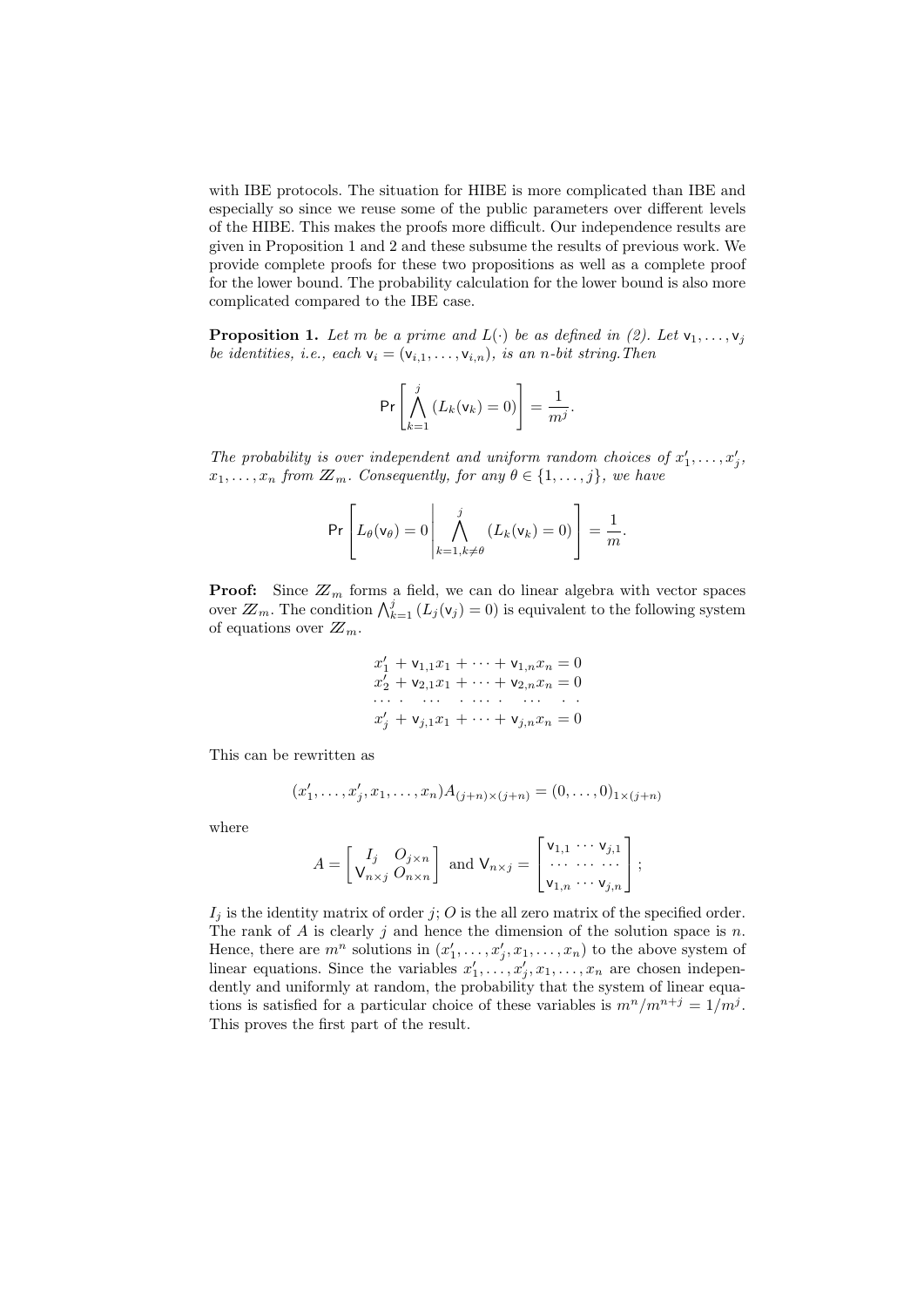For the second part, note that we may assume  $\theta = j$  by renaming the x's if required. Then

$$
\Pr\left[L_j(\mathsf{v}_j) = 0 \middle| \bigwedge_{k=1}^{j-1} (L_k(\mathsf{v}_k) = 0)\right] = \frac{\Pr\left[\bigwedge_{k=1}^j (L_k(\mathsf{v}_k) = 0)\right]}{\Pr\left[\bigwedge_{k=1}^{j-1} (L_k(\mathsf{v}_k) = 0)\right]} = \frac{m^{j-1}}{m^j} = \frac{1}{m}.
$$

**Proposition 2.** Let m be a prime and  $L(\cdot)$  be as defined in (2). Let  $v_1, \ldots, v_j$ be identities, i.e., each  $v_i = (v_{i,1}, \ldots, v_{i,n})$ , is an n-bit string. Let  $\theta \in \{1, \ldots, j\}$ and let  $v'_{\theta}$  be an identity such that  $v'_{\theta} \neq v_{\theta}$ . Then

$$
\Pr\left[\left(L_{\theta}(\mathsf{v}_{\theta}')=0\right) \wedge \bigwedge_{k=1}^{j} \left(L_{k}(\mathsf{v}_{k})=0\right)\right] = \frac{1}{m^{j+1}}.
$$

The probability is over independent and uniform random choices of  $x'_1, \ldots, x'_j$ ,  $x_1, \ldots, x_n$  from  $\mathbb{Z}_m$ . Consequently, we have

$$
\Pr\left[L_{\theta}(\mathsf{v}_{\theta}')=0\middle|\bigwedge_{k=1}^{j}\left(L_{k}(\mathsf{v}_{k})=0\right)\right]=\frac{1}{m}.
$$

Proof: The proof is similar to the proof of Proposition 1. Without loss of generality, we may assume that  $\theta = j$ , since otherwise we may rename variables to achieve this. The condition  $(L_{\theta}(\mathsf{v}'_{\theta})=0) \wedge \bigwedge_{k=1}^{j} (L_{k}(\mathsf{v}_{k})=0)$  is equivalent to a system of linear equations  $xA = 0$  over  $\mathbb{Z}_m$ . In this case, the form of A is the following.

$$
A = \begin{bmatrix} I_j & c^T & O_{j \times n} \\ V_{n \times j} & (V_j')^T & O_{n \times} \end{bmatrix}
$$

where  $c = (0, \ldots, 0, 1); c<sup>T</sup>$  denotes the transpose of c and  $(v'_j)^T$  is the transpose of  $v'_j$ . The first j columns of A are linearly independent. The  $(j + 1)$ th column of  $\check{A}$  is clearly linearly independent of the first  $(j-1)$  columns. We have  $v_j \neq v'_j$ and  $m > 2$ , hence  $v_j \not\equiv v'_j \mod m$ . Using this, it is not difficult to see that the first  $(j + 1)$  columns of  $\tilde{A}$  are linearly independent and hence the rank of  $A$  is  $(j + 1)$ . Consequently, the dimension of the solution space is  $n - 1$  and there are  $m^{n-1}$  solutions in  $(x'_1, \ldots, x'_j, x_1, \ldots, x_n)$  to the system of linear equations. Since the  $x$ 's and the  $x$ 's are chosen independently and uniformly at random from  $\mathbb{Z}_m$ , the probability of getting a solution is  $m^{n-1}/m^{n+j} = 1/m^{j+1}$ . This proves the first part of the result. The proof of the second part is similar to that of Proposition 1.  $\Box$ 

Proposition 3. The probability that the simulator in the proof of Theorem 1 does not abort before the artificial abort stage is at least  $\lambda = \frac{1}{2(4q(n+1))^h}$ .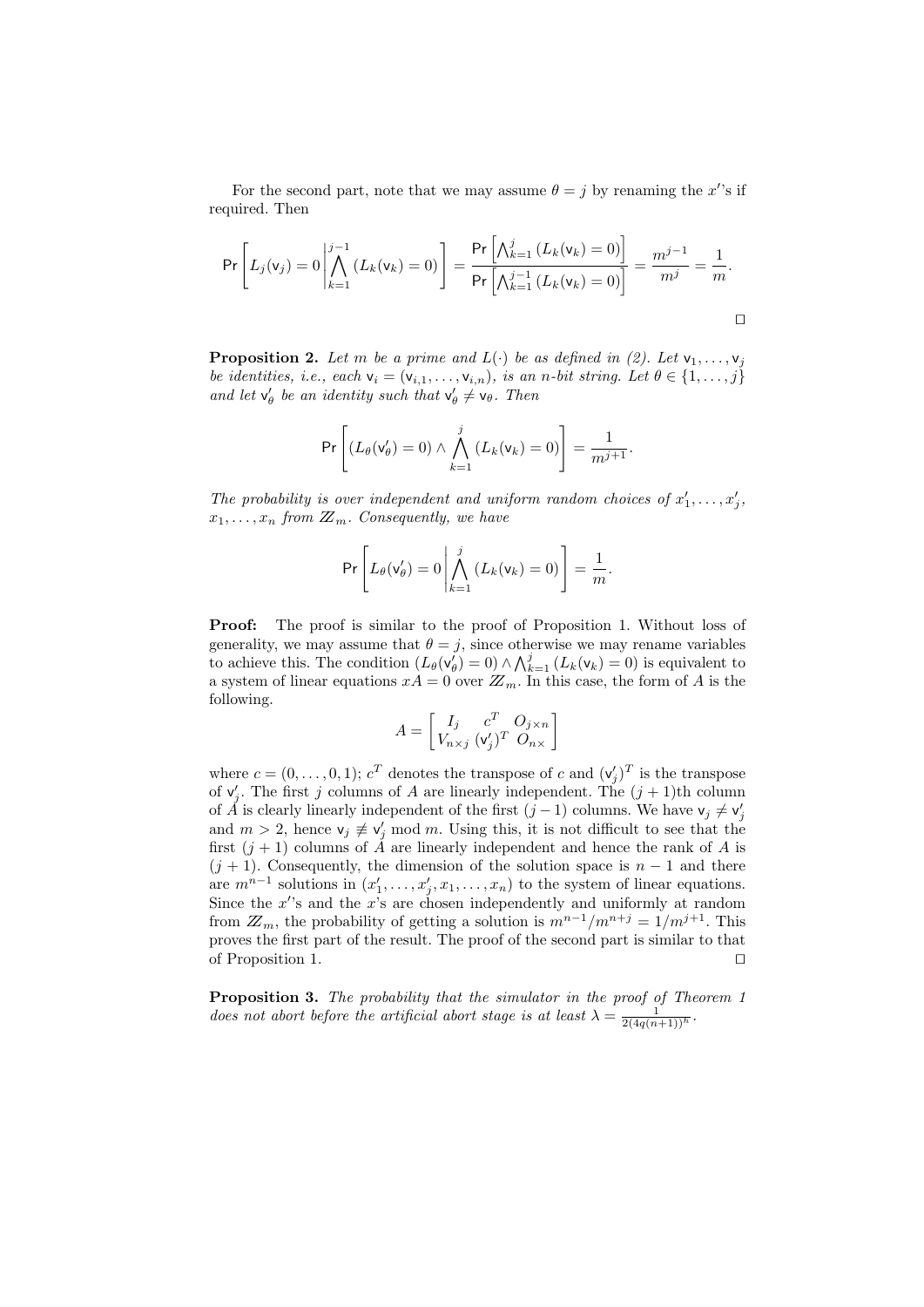**Proof:** We consider the simulator in the proof of Theorem 1. Up to the artificial abort stage, the simulator could abort on either a key extraction query or in the challenge stage. Let abort be the event that the simulator aborts before the artificial abort stage. For  $1 \leq i \leq q$ , let  $E_i$  denote the event that the simulator does not abort on the ith key extraction query and let C be the event that the simulator does not abort in the challenge stage. We have

$$
Pr[\overline{abort}] = Pr\left[\left(\bigwedge_{i=1}^{q} E_i\right) \wedge C\right]
$$
  
= Pr\left[\left(\bigwedge\_{i=1}^{q} E\_i\right) | C\right] Pr[C]  
= 
$$
\left(1 - Pr\left[\left(\bigvee_{i=1}^{q} \neg E_i\right) | C\right]\right) Pr[C]
$$
  

$$
\geq \left(1 - \sum_{i=1}^{q} Pr\left[\neg E_i | C\right]\right) Pr[C].
$$

We first consider the event C. Let the challenge identity be  $v^* = (v_1^*, \ldots, v_{h^*}^*)$ . Event C holds if and only if  $F_j(v_j^*) \equiv 0 \mod p$  for  $1 \le j \le h^*$ . Recall that by choice of p, we can assume  $F_j(\mathbf{v}_j^*) \equiv 0 \mod p$  if and only if  $x'_j + \sum_{k=1}^n x_k \mathbf{v}_{j,k} =$  $mk<sub>i</sub>$ . Hence,

$$
\Pr[C] = \Pr\left[\bigwedge_{j=1}^{h^*} \left(x'_j + \sum_{k=1}^n x_k \mathsf{v}_{j,k} = mk_j\right)\right].\tag{4}
$$

For  $1 \leq j \leq h^*$  and  $0 \leq i \leq n$ , denote the event  $x'_j + \sum_{k=1}^n x_k \mathsf{v}_{j,k} = m_i$  by  $A_{j,i}$ and the event  $k_j = i$  by  $B_{j,i}$ . Also, let  $C_{j,i}$  be the event  $A_{j,i} \wedge B_{j,i}$ .

Note that the event  $\bigvee_{i=0}^{n} A_{j,i}$  is equivalent to  $x'_{j} + \sum_{k=1}^{n} x_{k} \mathsf{v}_{j,k} \equiv 0 \bmod m$ and hence equivalent to the condition  $L_j(\mathsf{v}_j) = 0$ . Since  $k_j$  is chosen uniformly at random from the set  $\{0, \ldots, n\}$ , we have  $Pr[B_{j,i}] = 1/(1+n)$  for all j and i. The events  $B_{j,i}$ 's are independent of each other and also independent of the  $A_{j,i}$ 's. We have

$$
\Pr\left[\bigwedge_{j=1}^{h^*} \left(x'_j + \sum_{k=1}^n x_k \mathbf{v}_{j,k} = mk_j\right)\right] = \Pr\left[\bigwedge_{j=1}^{h^*} \left(\bigvee_{i=0}^n C_{j,i}\right)\right]
$$

$$
= \frac{1}{(1+n)^{h^*}} \Pr\left[\bigwedge_{i=0}^{h^*} \left(\bigvee_{i=0}^n A_{j,i}\right)\right]
$$

$$
= \frac{1}{(1+n)^{h^*}} \Pr\left[\bigwedge_{j=1}^{h^*} \left(L_j(\mathbf{v}_j) = 0\right)\right]
$$

$$
= \frac{1}{(m(1+n))^{h^*}}
$$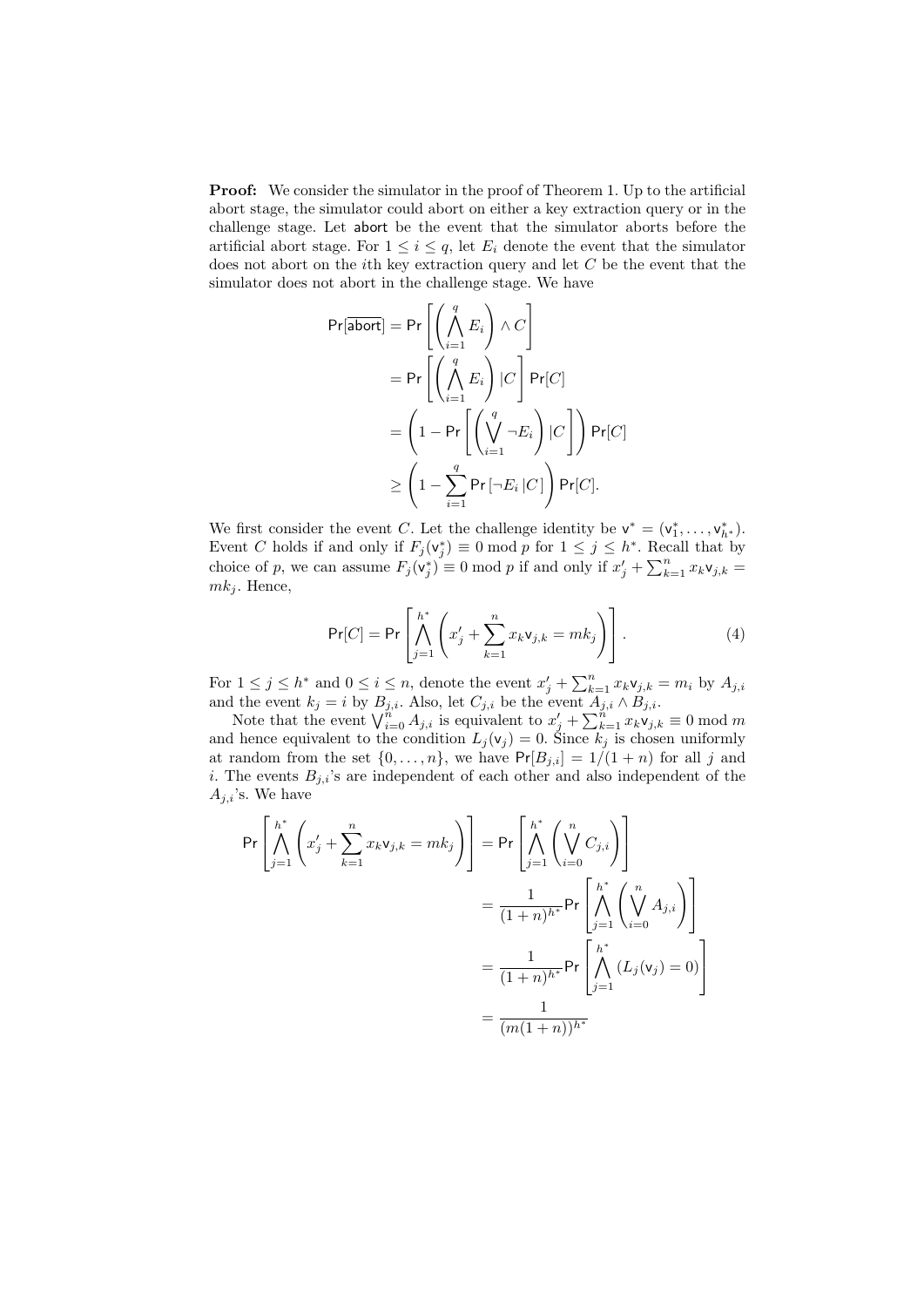The last equality follows from Proposition 1.

Now we turn to bounding  $Pr[\neg E_i | C]$ . For simplicity of notation, we will drop the subscript  $i$  from  $E_i$  and consider the event  $E$  that the simulator does not abort on a particular key extraction query on an identity  $(v_1, \ldots, v_j)$ . By the simulation, the event  $\neg E$  implies that  $L_i(\mathsf{v}_i) = 0$  for all  $1 \leq i \leq j$ . This holds even when the event is conditioned under C. Thus, we have  $Pr[\neg E|C] \le$  $Pr[\wedge_{i=1}^{j} L_i(\mathsf{v}_i) = 0|C]$ . The number of components in the challenge identity is  $h^*$ and now two cases can happen:

 $j \leq h^*$ : By the protocol constraint (a prefix of the challenge identity cannot be queried to the key extraction oracle), we must have a  $\theta$  with  $1 \leq \theta \leq j$  such that  $v_{\theta} \neq v_{\theta}^*$ .

 $j > h^*$ : In this case, we choose  $\theta = h^* + 1$ . : In this case, we choose  $\theta = h$ 

Now we have  $Pr[\neg E|C] \leq Pr\left[\bigwedge^j$  $i=1$  $L_i(\mathsf{v}_i) = 0|C$ 1  $\leq \Pr[L_{\theta}(\mathsf{v}_{\theta})=0|C]=1/m.$ 

The last equality follows from an application of either Proposition 1 or Proposition 2 according as whether  $j > h^*$  or  $j \leq h^*$ . Substituting this in the bound for Pr[abort] we obtain

$$
\begin{aligned} \Pr[\overline{\mathsf{abort}}] &\geq \left(1 - \sum_{i=1}^q \Pr\left[\neg E_i | C \right] \right) \Pr[C]. \\ &\geq \left(1 - \frac{q}{m}\right) \frac{1}{(m(n+1))^h} \geq \frac{1}{2} \times \frac{1}{(4q(n+1))^h}. \end{aligned}
$$

We use  $h \geq h^*$  and  $2q < m < 4q$  to obtain the inequalities. This completes the  $\Box$  proof.

### 6 Conclusion

Waters presented a construction of IBE [19] which significantly improves upon the previous construction of Boneh-Boyen [3]. In his paper, Waters also described a method to extend his IBE to a HIBE. The problem with this construction is that it increases the number public parameters. In this paper, we have presented a construction of a HIBE which builds upon the previous (H)IBE protocols. The number of public parameters is significantly less compared to Waters' HIBE. The main open problem in the construction of HIBE protocols is to avoid or control the security degradation which is exponential in the number of levels of the HIBE.

### References

- 1. Paulo S. L. M. Barreto, Hae Yong Kim, Ben Lynn, and Michael Scott. Efficient Algorithms for Pairing-Based Cryptosystems. In Moti Yung, editor, CRYPTO, volume 2442 of Lecture Notes in Computer Science, pages 354–368. Springer, 2002.
- 2. Dan Boneh and Xavier Boyen. Efficient Selective-ID Secure Identity-Based Encryption Without Random Oracles. In Cachin and Camenisch [7], pages 223–238.